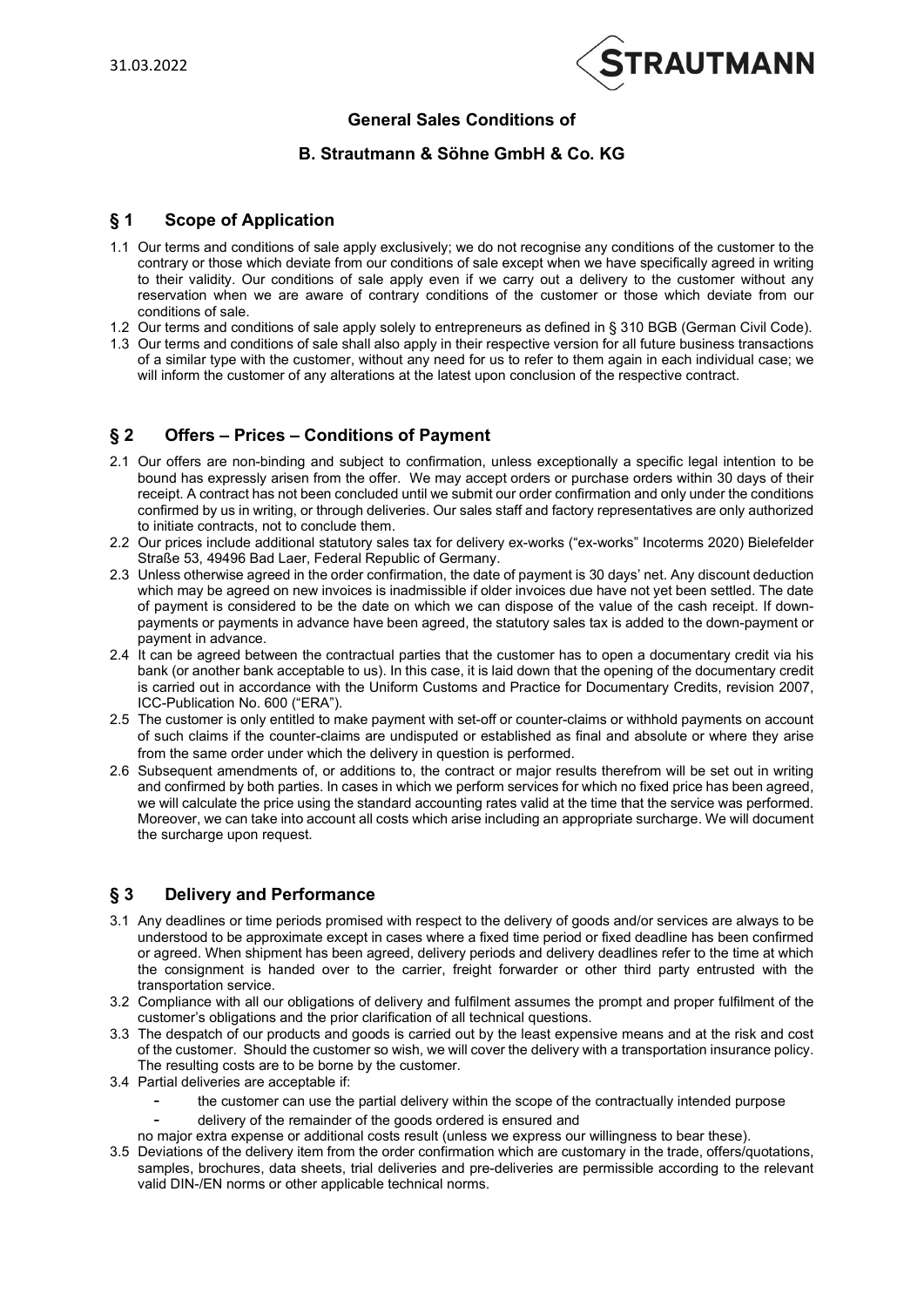

- 3.6 Goods forming part of properly executed deliveries can only be taken back if we agree to the return, in which case the customer has to meet the costs of the return.
- 3.7 We accept no liability for the impossibility of delivery or for delays in delivery where these have resulted from force majeure or other events over which we have no control, which were not foreseeable at the time the contract was concluded (e.g. business interruptions irrespective of their nature; pandemics; difficulties concerning the acquisition of materials or energy; transportation delays; strikes; lawful lockouts; labour, energy or raw material shortages; difficulties procuring required official permits; official measures; or failure on the part of suppliers to deliver required items, whether correctly or in time). Should such events significantly impair or make it impossible for us to deliver the goods or services and should the duration of the impediment not be temporary in nature, we shall be entitled to withdraw from the contract. In the case of impediments of a temporary nature, the delivery periods for goods or services shall be extended or the delivery deadlines for goods or services shall be postponed by the amount of time that the impediment prevails, plus an appropriate start-up period. Where the delay makes it unreasonable for the customer to accept the delivered goods or services, the customer may withdraw from the contract by immediately notifying us in writing of such withdrawal.
- 3.8 We are liable in the event of impossibility or delay in performance, where this is due to intent or gross negligence, including intent or gross negligence of our representatives or vicarious agents under statutory regulations. In cases of gross negligence our liability is however limited to typical and foreseeable damage.
- 3.9 In cases of slight negligence our liability because of impossibility of performance is limited to damages, and compensation of wasted expenditure is similarly limited to typical and foreseeable damage. Further claims of the customer because of impossibility of performance are excluded. The customer's right to withdraw from the contract remains unaffected.
- 3.10 Should we fall into arrears with a delivery of goods or services or should the delivery of any goods or services be rendered impossible, irrespective of the grounds giving rise to such impossibility, our liability is limited to the damages stipulated in § 7 and § 9 of these General Sales Conditions.
- 3.11 The limitations under the above § 3.7 to 3.10 do not apply where there is liability for wrongful death, personal injury or health impairment, or for the infringement of major contractual obligations. Major contractual duties are those, the fulfilment of which shapes the contract and upon which the customer can depend. An amendment of the burden of proof to the disadvantage of the customer shall not be associated with this.

# § 4 Reservation or Right to Modify Prices and to Self-Delivery

- 4.1 The contractually agreed price is understood to be with reservation. At the time of delivery, we are entitled to raise the agreed price within reason in the event that, in the time between the order being placed and the delivery occurring, the costs of raw materials, energy, salaries and wages, customs tariffs or duties, etc. should rise by more than 10% through no fault of our own (e.g. as a result of the coronavirus pandemic), thus elevating the cost of manufacturing the goods to be delivered to the customer. The customer is to be notified of any increase in price at least six weeks prior to delivery; the customer may reject the price increase within ten days of receiving the notification. Should the increase be rejected, we shall, at our discretion, be entitled to withdraw from the contract or deliver the goods at the originally agreed price. We are obliged to notify the customer of our decision without delay. The customer shall not be entitled to assert any further claims in the event that we opt to withdraw from the contract.
- 4.2 Where we are unable to meet delivery deadlines for reasons beyond our control (non-availability of performance), we will inform the customer immediately and simultaneously notify the customer of the anticipated new delivery time. Should performance not be possible within the newly-defined delivery period, we shall be entitled to withdraw from the contract – whether in whole or in part – and shall immediately reimburse any counter-performance that may have already been rendered by the customer. To this effect, nonavailability of performance shall especially apply in the event that we do not receive our own deliveries from our suppliers in time. This only applies, however, if we have concluded a congruent hedging transaction, neither we nor our supplier are at fault, or we have no obligation to procure in individual cases.

# § 5 Due Date – Interest – Consequences of Delay

- 5.1 In the event of payment after expiry of the term of payment of 30 days, interest is due to be paid to us at the rate laid down in legislation.
- 5.2 For as long as the customer is in default of payment, we are not obliged to make any further deliveries, irrespective of the legal basis on which our duty of delivery is based.
- 5.3 In the event that a major deterioration should occur in the customer's financial circumstances, especially if insolvency proceedings are requested, we can demand, irrespective of the due payment date, cash or other security for deliveries still to be made before the goods are delivered.
- 5.4 Where payments by instalments and/or payments on account have been agreed between the customer and ourselves, the following also applies: in the event that the customer falls totally or partly or into arrears by one instalment or one payment on account for longer than three days, then the remaining sum still unpaid becomes immediately and totally payable in one instalment.
- 5.5 In the event that security for the payment of the purchase price is provided by a bank or another third party, and delivery of the goods cannot be made for reasons beyond our control, we are authorised to demand payment of the remaining due purchase price from the bank or another third party against presentation of proof that the goods have been put in storage. Such storage of the goods takes place at the customer's risk and expense. The date on which the goods are placed in storage by us counts as the date of delivery. All delivery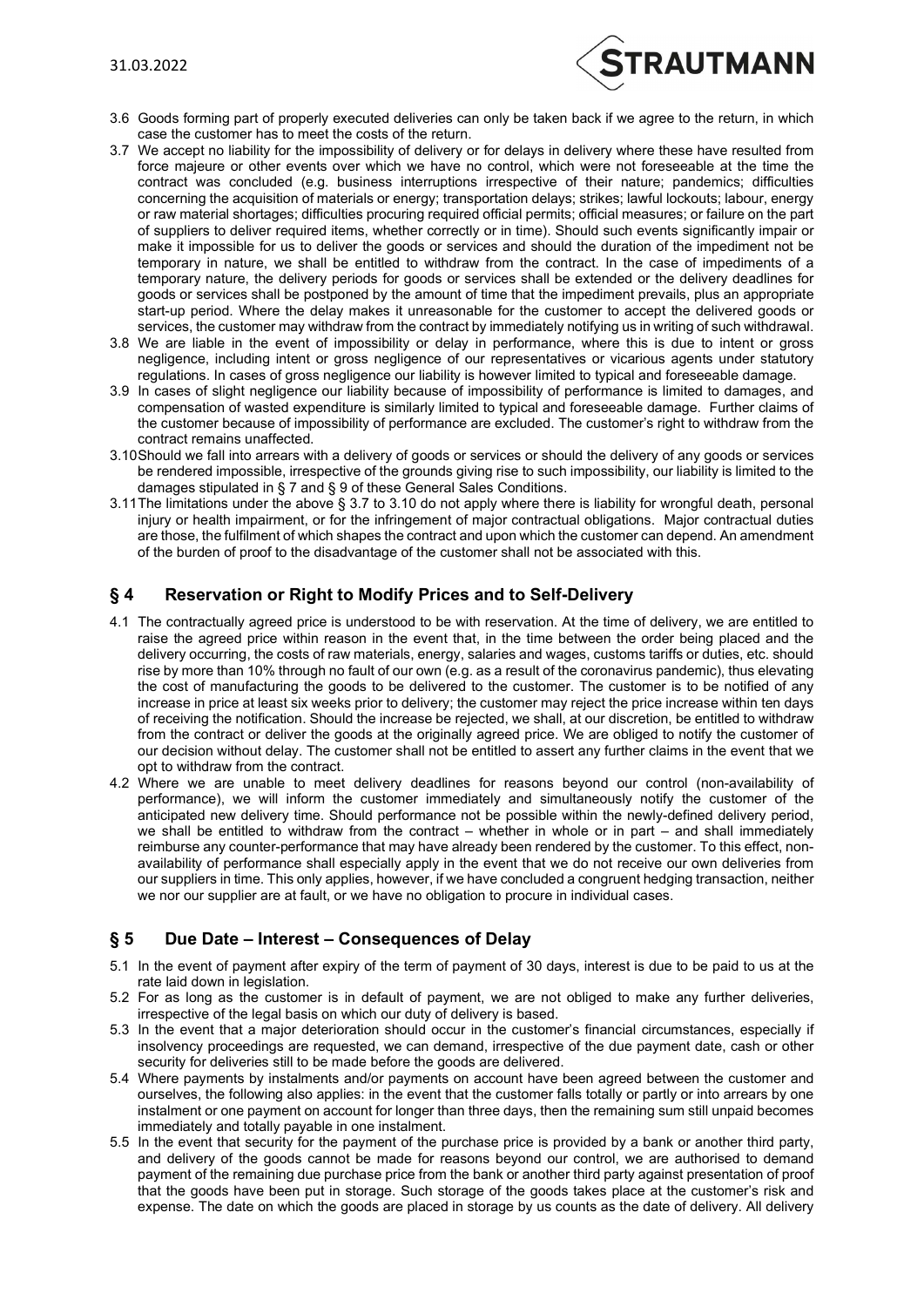

and other documents which have to be handed over by us in order to obtain payment from a bank or from another third party are to be passed to us without delay by the person(s) originating these documents.

## § 6 Retention of Title

- 6.1 We retain ownership of the items to be delivered until the fulfilment of all our claims against the customer resulting from the business relationship. In the event of behaviour contrary to the contract by the customer, in particular of default of payment, we are entitled to withdraw from the contract after the fruitless expiry of a reasonable period of grace. After such a withdrawal, we have the right to demand return of the goods, to sell them elsewhere or to dispose of them in any other way.
- 6.2 The customer is obliged to treat the delivery items in a careful manner: he is especially obliged to insure these adequately at replacement value at his own cost against fire, water and loss through theft. If maintenance and inspection work is necessary, the customer must carry this out at the correct time at his own cost.
- 6.3 Despite the retention of title, the customer is entitled to further sell the delivery item in the course of normal business activity. Any claims against the supplier by the subsequent buyer from the customer's disposal of the delivered goods are transferred to us in the sum of the final invoice amount agreed with us (including value added tax). This transfer is valid irrespective of whether the delivery item is sold on without processing or after processing. The customer remains authorised to collect the amount receivable even after the transfer. Our power to collect the receivables ourselves remains unaffected by this. We will, however, not collect the receivables as long as the customer meets his obligation to pay from the collected proceeds, if he is not in default of payment and especially if no petition for the opening of insolvency proceedings has been submitted or payments have been suspended.
- 6.4 In the event of seizures or other actions by third parties, the customer must inform us immediately and in writing so as to enable us to file a suit in accordance with § 771 ZPO (German Code of Civil Procedure). If the suit in accordance with § 771 ZPO is successful and if the legal enforcement concerning third parties to cover the legal and non-legal costs of such a suit be conducted unsuccessfully, the customer is liable to us for the default incurred by us.
- 6.5 The processing or conversion of the delivery item by the customer is always undertaken for us. In the event that the delivery item is processed together with items which do not belong to us, then we acquire co-ownership of the new item in proportion to the value of the of the delivery item (final invoice amount including value-added tax) to the other processed items at the moment the processing took place. With regard to the item arising from the processing, the same conditions shall apply, in all other respects, as if the item were a delivery item supplied with reservation.
- 6.6 In the event that the delivery item is inseparably mixed together with items which do not belong to us, then we acquire co-ownership of the new item in proportion to the value of the delivery item (final invoice amount including value-added tax) to the other mixed items at the moment the mixing took place. In the event that the processing occurs in such a way that the customer's item is to be seen as the main item, then it is deemed to have been agreed that the customer transfers to us co-ownership pro-rata. The customer preserves for us the sole ownership or co-ownership so created.
- 6.7 The customer also assigns to us the claims to safeguard our claims against him, which are due to the customer against a third party by joining the delivery item to a real estate property
- 6.8 We undertake to release, at the request of the customer, the securities due to us insofar as the realizable value of our securities exceeds the claims to be secured by more than 10%. The selection of the securities to be released is subject to our discretion.

# § 7 Liability for Defects

- 7.1 Claims for defects by the customer require that the latter has properly carried out his obligations of inspection and complaint in accordance with § 377 HGB (German Commercial Code). The delivered items are to be carefully inspected immediately after arriving at the customer's location or that of a third party designated by the customer. In respect of apparent defects or other forms of defects which would have come to light in the course of a careful, immediate inspection, the delivered items are considered to have been accepted by the customer unless we receive a written notice of defects within ten days of delivery. For all other defects, the delivered items are deemed to have been accepted by the customer unless we receive a notice of defects within seven days from the time that the defect became apparent; if, under normal use, the defect in the item became apparent earlier than this time, the earlier time shall be taken as the start of the notice period.
- 7.2 We accept no liability for used machines. Used machines are sold together with the remaining available accessories in their "as is" condition at the time of concluding the contract.
- 7.3 Details of weight, dimensions, performance details, revenues and other data which is given in sales brochures, publicity and similar documentation are solely to be seen as a guide. The same applies to machines which have been provided as trial or demonstration machines.
- 7.4 Where there is a fault in the delivery item for which we are responsible, we have the choice of rectification by either repairing the fault or by providing a new, fault-free item. In the case of the rectification of a fault, we are obliged to bear the costs of all expenses necessary for the rectification, especially transport, travel-, labour and material costs as long as these have not been increased by the requirement to take the item to be delivered to a location other than the place of performance. In the case of companies abroad, the following shall also apply: in the case of disproportionate effort and costs which would result from a rectification carried out by ourselves,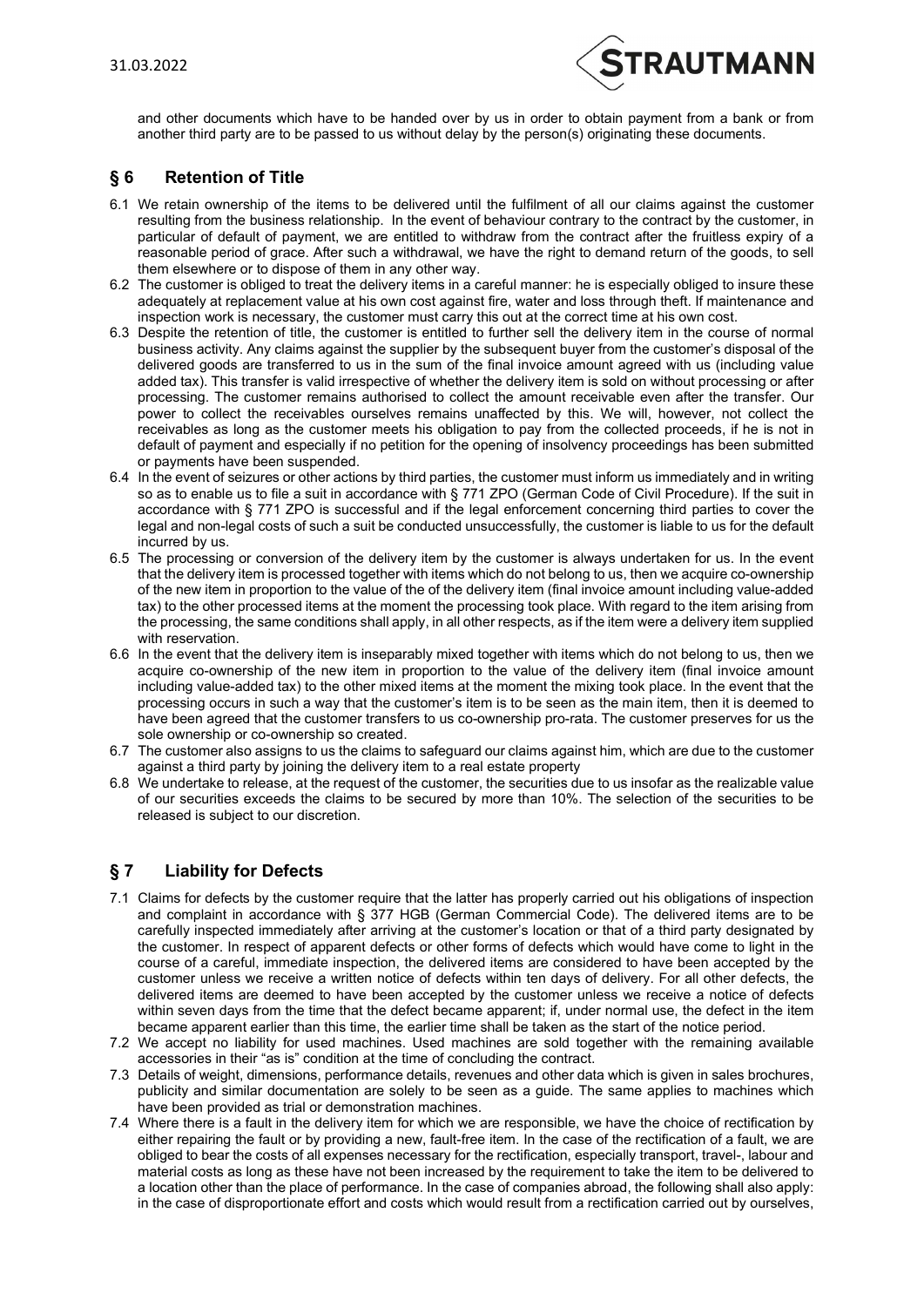

we can ask the customer to carry out, or have carried out, the necessary repairs. We then have to refund to the customer the costs which occur to the customer in carrying out the necessary repairs.

- 7.5 If the rectification is unsuccessful, which is not to be assumed until, at the earliest, the second attempt at repair or rectification, then the customer has the right to choose either cancellation or a reduction in price unless there is something to the contrary in the following (Serials 7.6, 7.7, and 7.8), and further claims by the customer are excluded – irrespective of the legal basis. Therefore, we are not liable for damage that does not occur to the delivery item itself; in particular, we are not liable for production downtime, business interruption, the costs of any recall action, missed earnings or other financial losses to the customer.
- 7.6 We are liable under statutory provisions if the customer asserts a claim based on intention or gross negligence, including the intention or gross negligence of our employees or our vicarious agents. Where we are not charged with any further contract infringement, the compensation is, however, limited to foreseeable, typically occurring damage.
- 7.7 We are liable under statutory provisions if we culpably infringe a major contractual duty; major contractual duties are those, the fulfilment of which shapes the contract and upon which the customer can depend. In such cases however, liability for compensation is limited to foreseeable and typically-occurring damage.
- 7.8 Liability on account of culpable injury to life, limb or health remains unaffected: this also applies to statutory liability under German Product Liability Law and from inadmissible acts.

### § 8 Rights to intellectual property and industrial property rights; confidentiality

- 8.1 All rights to intellectual property and all industrial property rights relating to the products that we deliver, including the software that our products use ex works, e.g. patents, utility models, industrial designs, copyrights and trade mark rights, shall remain our property. The customer shall notify us of any infringements of our intellectual and/or industrial property rights of which it becomes aware.
- 8.2 In compliance with the terms of § 8, we hereby warrant that our products, including the software used by our products ex works, do not infringe any intellectual and/or industrial property rights held by any third parties. Each party to the contract is obliged to inform the respective other party immediately and in writing should any third parties assert such infringement claims against either party.
- 8.3 Should the subject matter of the contract infringe a third-party's intellectual and/or industrial property rights, we will, at our discretion and expense, either (i) modify or replace the corresponding subject matter in such a way that, whilst ceasing to infringe any third-party rights, it continues to fulfil the functions so agreed in the contract or (ii) procure the rights of use for the customer by concluding a license agreement. In the event that we are unable to achieve this within a reasonable period of time, the customer shall be entitled to withdraw from the contract or reduce the purchase price by a reasonable amount. Any claims for damages that the customer wishes to assert shall be subject to the restrictions defined under § 7.6 et seq. of these General Sales Conditions.
- 8.4 Should third-party intellectual and/or industrial property rights be infringed by products that we supply from other manufacturers, we shall, at our discretion, either assert our claims against the manufacturer in question for the customer's account or assign such claims to the customer. In compliance with the terms of § 8, claims may only be asserted against us if enforcement, through a court of law, of the aforementioned claims against the other manufacturer proves unsuccessful or, in the case of insolvency being declared by the other manufacturer, is futile.
- 8.5 All information and documentation that we supply to the customer shall remain our property; the customer may neither copy such information and documentation nor disclose it to any third parties and may only use it for the agreed purposes. If so requested, any and all drawings and other documents we have submitted as part of an offer are to be returned to us.
- 8.6 In the event that we have supplied products based on drawings, models, samples, or other documents provided by the customer, the customer hereby warrants that no third-party property rights have been infringed in the process. If, by invoking property rights, third parties should prohibit us in particular from manufacturing and supplying such products, we shall – without being obliged to examine the legal position – be entitled to cease all further activities related hereto and, should the circumstance be attributable to the customer, require the payment of damages from the same. The customer furthermore undertakes to indemnify us immediately from any and all third-party claims arising in this context.

# § 9 Exclusion of Further Liability

9.1 Any additional liability for compensation of damages other than that detailed in the preceding conditions is excluded, irrespective of the legal nature of the claims lodged. This applies in particular to claims for damages for fault arising upon the conclusion of the contract, because of other breaches of duty or because of claims in tort for indemnification of damage to property as defined by § 823 BGB (German Civil Code). In the case of a claim for compensation pursuant to culpa in contrahendo, the exclusion of liability mentioned above is equal to a subsequent waiver of liability due to the claim which had already existed on conclusion of the contract. Moreover, we are not liable if claims against the customer due to a breach of industrial property rights.